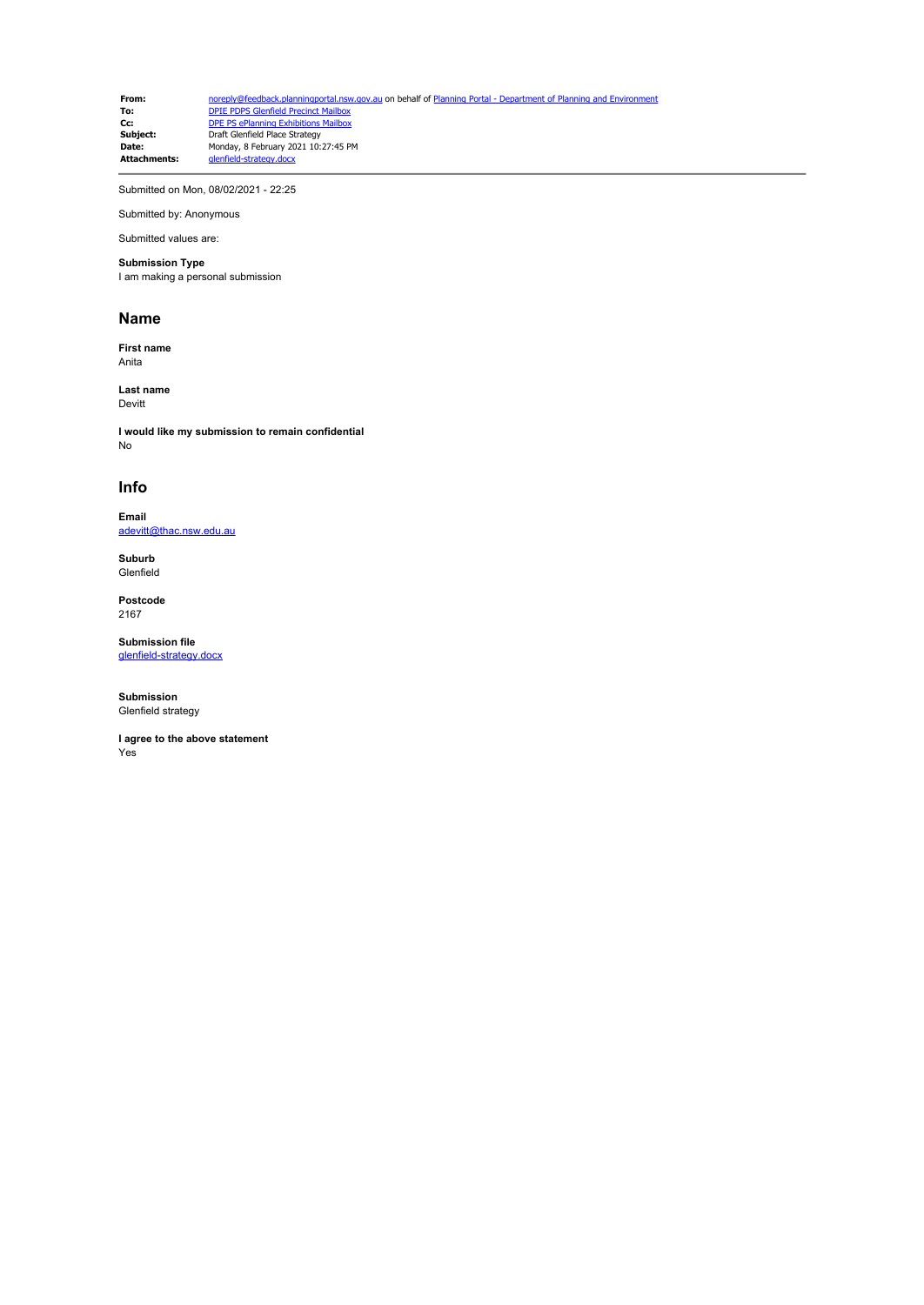To whom it may concern

## RE: DRAFT GLENFIELD PLACE STRATEGY

while I appreciate that Sydney must grapple with an increasing population and all the positives and negatives that entails, I am concerned about the strategy and the way in which it is anticipated that it will be delivered. That is, when looking at, for example, the changes made at Wentworth Point, there is much to be concerned with.

While there are lessons to be learnt from the development of Wentworth Point, I'm concerned that such lessons won't be integrated into the delivery of the Glenfield Place Strategy. This has the potential to create significantly adverse impacts on Glenfield when, as I understand it, the suburb could shift from a population of near 10,000 to a population of around 17,000.

That is a sizeable jump.

Firstly, however, I have some comments on the Strategy, itself.

1. There is no detail behind the attractive artist's impressions and descriptions as to how traffic problems will be mitigated.

Bringing in a 70 % increase in population means more vehicles. However, the resulting cumulative traffic volumes when you consider 6,600 additional heavy vehicle movements/day and the 10,000 additional light vehicle movements / day arising from the Moorebank Intermodal Terminal will create substantially adverse impacts for the community, particularly near the northern part of Canterbury Rd.

While your traffic modellers may say that the local area can handle greater capacity, I wonder if they live in the area. I wonder if they would be comfortable living with such seismic increases?

2. The Strategy does not clarify how it will minimise the risk of the rezoning on the eastern side of the railway line becoming almost ghetto-like.

While the Department has stated that "developers will need to comply with standards of excellence", just how does that contribute to enhanced community development? Rather, does it not detract from community well-being if traffic volumes are vastly increased, if there is less sunlight / more shadowing affecting people, if there are minimal parking spots available, if government is imposing such significant change on people without even attempting to truly involve people in decision making?

Wentworth Point is still in the news as a result of the Department's support for developers instead of the affected community.

3. On social media, it is apparent that there are still many people who are unaware of the proposed seismic change. How will that be managed?. Or will development just commence and the Department will move to the next Wentworth Point style debacle?